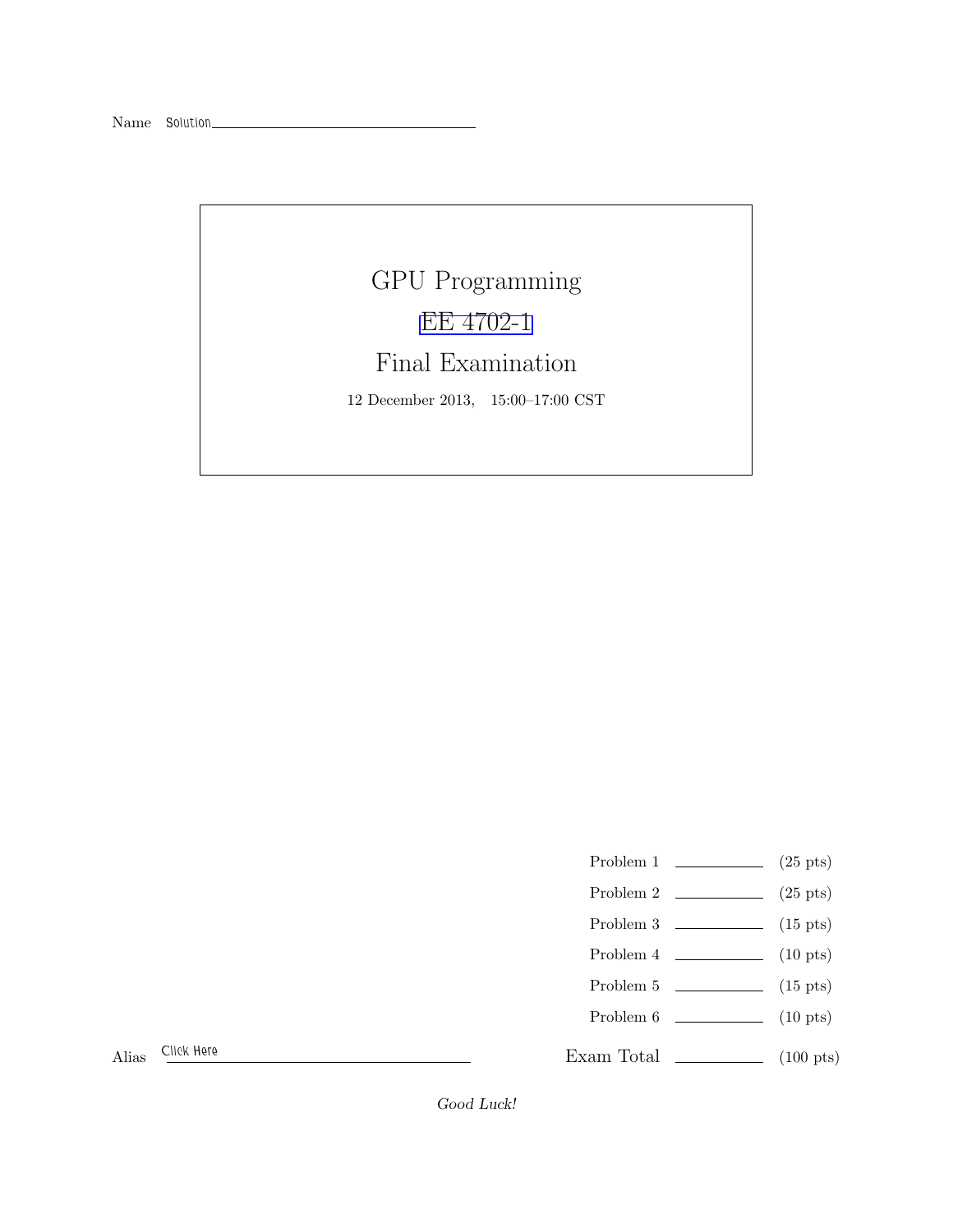Problem 1: (25 pts) The code below computes forces between all pairs of a set of balls, similar to the code from the pre-final and Homework 3. Unlike those prior versions, the code below is written for the case where the number of balls (chain\_length) is a multiple of the total number of threads.

Let c denote the number of balls, n denote the total number of threads (num\_threads), and g denote the grid size (number of blocks). The size of a float4 is 16 bytes. The code runs on an NVIDIA Kepler GPU, which supports requests of size 32, 64, and 128 bytes.

```
const int tid = threadIdx.x + blockIdx.x * blockDim.x;
const int num_threads = blockDim.x * gridDim.x;const int a_idx_start = tid;
const int balls_per_thread = dc.chain_length / num_threads;
for ( int i=0; i <br/>balls_per_thread; i++ )
 {
   const int a_idx = a_idx_start + i * num_threads;const float4 pos_a = dc.d_pos[a_idx]; // Global Access A
   float3 force = make_float3(0,0,0);
   for ( int b_idx = 0; b_idx < dc.chain_length; b_idx++ )
     {
       const float4 pos_b = dc.d_pos[b_idx]; // Global Access B
       force += force_compute(pos_a,pos_b);
     }
   dc.d_vel[a_idx] += delta_t * dc.d_balls[a_idx].mass_inv * force;
 }
```
(*a*) In terms of n, c, and g compute the amount of data requested and used for the line marked Global Access A.

 $\triangledown$  Data requested by Global Access A.  $\triangledown$  Data used by A.

Important thing to note: Each value of a\_idx is used exactly once. That is, no two threads will have the same value of a\_idx\_start *and the same is true for* a idx *because it is* a idx start *plus a multiple of the number of threads.*

*Short answer: Efficient access, so amount of data requested and used is* 16c *bytes.*

*Long answer: First consider the first i iteration, where* i=0. For that first iteration  $a$ \_idx = tid, which means we obviously *have consecutive threads accessing consecutive elements. Each element is 16 bytes, so for four 128-bytes are needed for each warp, and all 128-bytes are used. This of course, is the most efficient type of access.*

*It should also be obvious that together all*  $n$  *threads are accessing elements 0 to*  $n-1$ *, and that each of these elements is read by exactly one thread. Because* a\_idx *is* threadIdx.x *plus something, (where something is* blockIdx.x\*blockDim.x+i\*num\_threads*), we know that consecutive threads will be accessing consecutive elements in all* i *iterations. In the second* i *iteration we'll be accessing* elements  $n$  to  $2n-1$ , so again no element has been accessed more than once. This holds for all iterations, <u>so in total  $\frac{c}{n}n=c$ </u> *elements have been accessed, each just once. The size of an element is 16 bytes, so the total data requested is*  $|16c$  *bytes* 

(*b*) In terms of n, c, and g compute the amount of data requested and used for the line marked Global Access B.

 $\triangledown$  Data requested by Global Access B.  $\triangledown$  Data used by B.

*Important thing to notice: Every thread in a warp uses the same value of*  $b\_idx$ *. A multiprocessor will generate a single memory request for* dc.d\_pos[b\_idx] *on behalf of all of the threads.*

Each **b\_idx** iteration requests 32 bytes per warp (the minimum request size), but uses only 16. There are a total of  $\frac{n}{32}$  warps so the total request is  $n$  bytes per  $b$   $idx$  iteration. There are  $c$   $b$   $idx$  iterations and  $\frac{c}{n}$   $i$  iterations, for a total request of

 $\frac{c}{n}$ *cn* =  $c^2$  bytes requested and  $\frac{1}{2}c^2$  bytes used .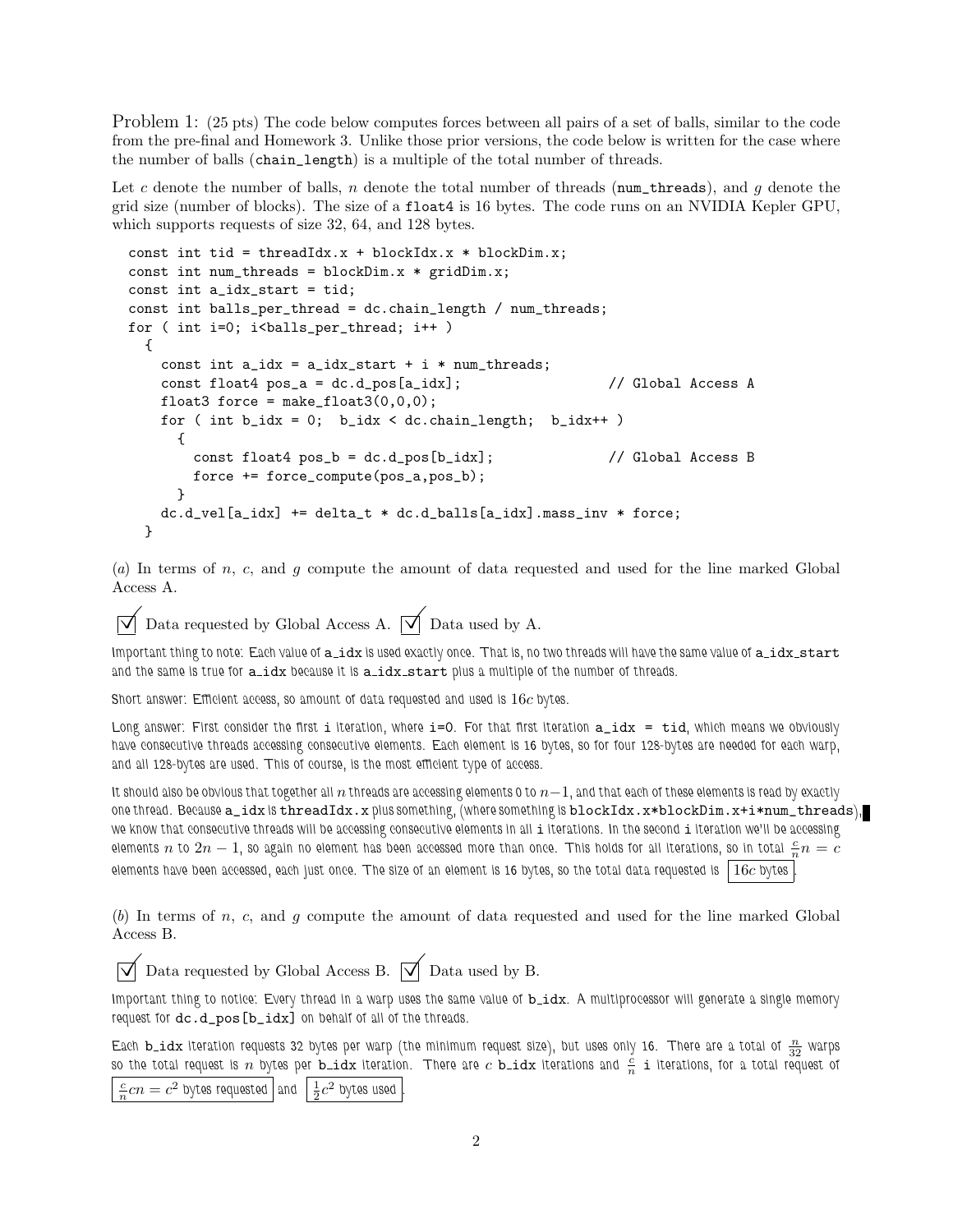Problem 2: (25 pts) The code below is similar to the code from the previous problem except that shared memory is used to hold values needed for  $pos_b$ . The value of csize is not well chosen given the way the code is written. As before let c denote the number of balls, n denote the total number of threads, and g denote the grid size (number of blocks). The size of a float4 is 16 bytes. The code runs on an NVIDIA Kepler GPU, which supports requests of size 32, 64, and 128 bytes.

```
int num_threads = blockDim.x * gridDim.x, tid = threadIdx.x + blockIdx.x * blockDim.x,
int a_idx_start = tid, balls_per_thread = dc.chain_length / num_threads;
const int csize = 8;
__shared__ float4 c_pos[csize];
for ( int i=0; i<br/>kballs_per_thread; i++ ) {
   const int a_idx = a_idx_start + i * num_threads;const float4 pos_a = dc.d_pos[a_idx]; // Global Access A
   float3 force = make_float3(0,0,0);
   for ( int b\_idx = 0; b\_idx < dc.data\_length; b\_idx++ ) {
       const int c_idx = b_idx % csize;
       if ( c\_idx == 0 ) {
           const int loc = threadIdx.x % csize;
           __syncthreads();
           c_p \cos[loc] = dc.d_p \cos[b_idx + loc]; // Global Access B
          // In table: SH = loc; GB = b\_idx + loc;__syncthreads();
         }
       const float4 pos_b = c_pos[c_idx]; // SA = c_idx;force += force_compute(pos_a,pos_b);
     \mathbf{r}dc.d\_vel[a\_idx] += delta_t * dc.d\_balls[a\_idx]. mass_inv * force;
 }
```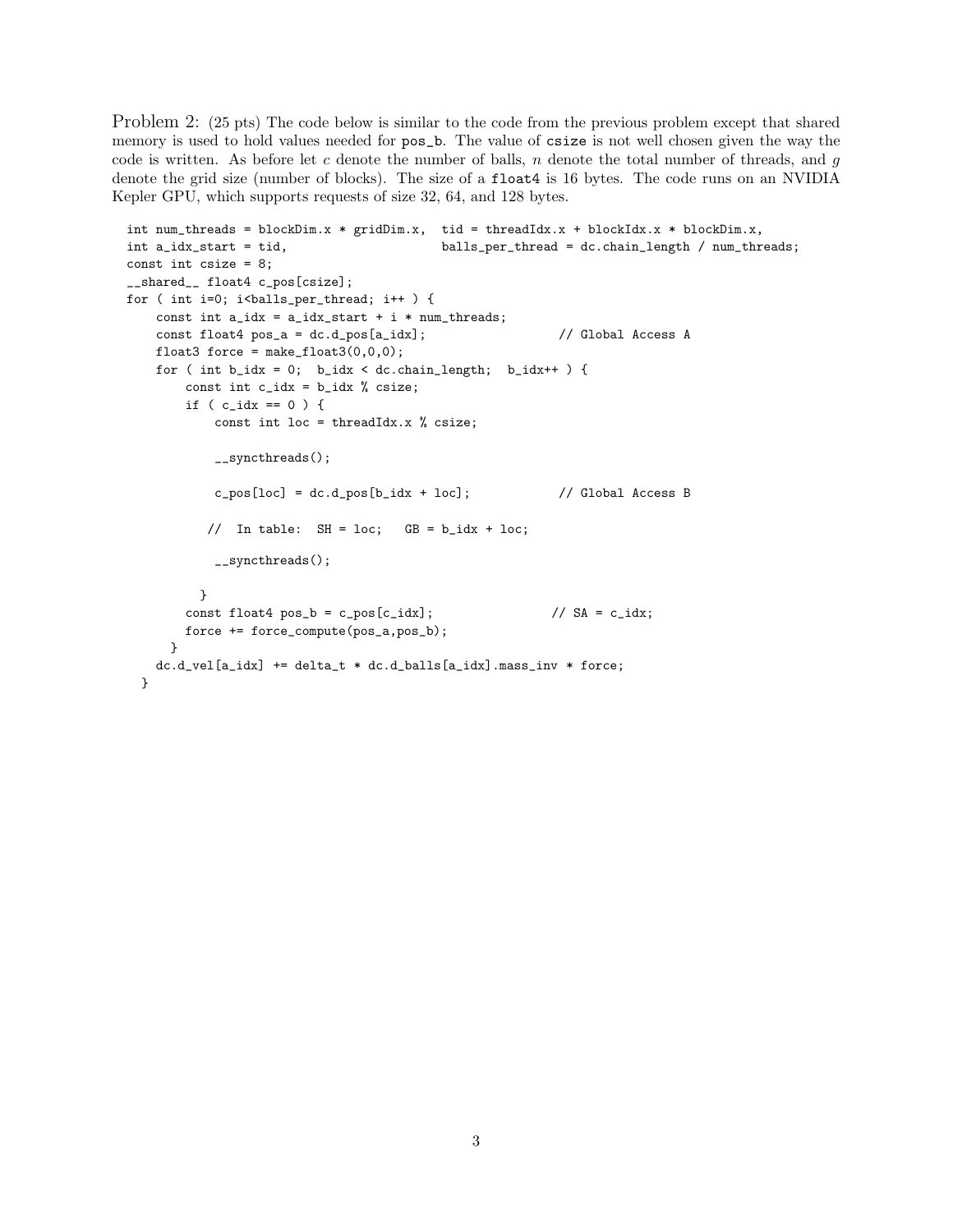(*a*) In terms of n, c, and g compute the amount of data requested and used for the line marked Global Access B.

Data requested by Global Access B.  $\overrightarrow{V}$  Data used by B.

*Relatively short answer: The line executes every 8* b\_idx *iterations, when it does 8 consecutive locations are read (these same 8 locations repeat). When they do execute each warp reads 8 distinct locations or*  $8 \times 16$   $B = 128$   $B$ . The total number of executions per thread is  $\frac{c}{n}c\frac{1}{8} = \frac{c^2}{8n}$  $\frac{c^2}{8n}$ . The total number of warps is  $\frac{n}{32}$ . The total number of executions considering all warps is  $\frac{n}{32} \frac{c^2}{8n} = \frac{c^2}{256}$ . As stated above, each execution of Global Access B by a warp accesses 128 B and so the total data accessed is  $\frac{c^2}{256}$  128 B  $=\frac{c^2}{2}$  B. *Note that the method used to compute data access changes when* csize *is 32 or larger.*

*Here's what the code is doing. Instead of performing Global Access B* every *iteration the code does the access once every 8 (or* csize*) iterations and the loaded values are put in shared memory for use in the current iteration and the next seven iterations. The table below shows what is being accessed by threads of* tid *from 0 to 9. Each row shows information on one thread. The numbers at the top of the columns show the values of* b\_idx*. The numbers in the* GB *column show which global locations are being accessed (look for* GB *in the code above), and the* SH *column shows to which shared memory location they are being written. The* SA *column shows which shared memory location is being read. Notice that under the* GB *column access is consecutive with* tid*, which is good, but that the same array index repeats (starting in the row for* tid *8).*

| $b\_idx$ -> |     | $\Omega$                   | 0        | 1            | 2                           | 3  | 4  | 5  | 6  |                | 8           | 8        | 9  |
|-------------|-----|----------------------------|----------|--------------|-----------------------------|----|----|----|----|----------------|-------------|----------|----|
| i           | tid | $SH < -GB$                 | SA       | SA           | SA                          | SA | SA | SA | SA | SA             | $SH < -GB$  | SA       | SA |
| 0           | 0   | $0 \le -0$                 | $\Omega$ | 1            | 2                           | 3  | 4  | 5  | 6  | 7              | $0 \le -8$  | $\Omega$ | 1  |
| $\Omega$    | 1   | $1 \le -1$                 | $\Omega$ | $\mathbf{1}$ | 2                           | 3  | 4  | 5  | 6  | 7              | $1 \le -9$  | 0        |    |
| 0           | 2   | $2 \leftarrow 2$           | $\Omega$ | $\mathbf{1}$ | 2                           | 3  | 4  | 5  | 6  | 7              | $2 < -10$   | 0        |    |
| $\Omega$    | 3   | $3 \le -3$                 | $\Omega$ | $\mathbf{1}$ | $\mathcal{D}_{\mathcal{L}}$ | 3  | 4  | 5  | 6  | $\overline{7}$ | $3 \le -11$ | $\Omega$ |    |
| $\Omega$    | 4   | $4 \leftarrow 4$           | $\Omega$ | $\mathbf{1}$ | $\mathcal{D}$               | 3  | 4  | 5  | 6  | $\overline{7}$ | $4 \le -12$ | $\Omega$ |    |
| 0           | 5   | $5 \le -5$                 | $\Omega$ | $\mathbf{1}$ | $\mathcal{D}$               | 3  | 4  | 5  | 6  | $\overline{7}$ | $5 \le -13$ | $\Omega$ |    |
| 0           | 6   | $6 \le -6$                 | $\Omega$ | $\mathbf{1}$ | $\mathcal{D}$               | 3  | 4  | 5  | 6  | 7              | $6 \le -14$ | $\Omega$ | 1  |
| $\Omega$    | 7   | $7 \leftarrow 7$           | $\Omega$ | $\mathbf{1}$ | $\mathcal{D}$               | 3  | 4  | 5  | 6  | $\overline{7}$ | $7 - 15$    | $\Omega$ | 1  |
| $\Omega$    | 8   | $\leftarrow 0$<br>$\Omega$ | $\Omega$ | $\mathbf{1}$ | 2                           | 3  | 4  | 5  | 6  | 7              | $0 \le -8$  | $\Omega$ | 1  |
| 0           | 9   | $\overline{1}$<br>$1 < -$  | $\Omega$ | 1            | 2                           | 3  | 4  | 5  | 6  | 7              | $<-9$<br>1. | $\Omega$ |    |

(*b*) Choose csize to minimize memory access by Global Access B.

Show new value of csize.  $\boxed{\bigvee}$  Explain.

*Short answer: We want to avoid multiple threads accessing the same value of* d\_pos*, we can do that by setting* csize *to the block size. If we do that values for* GB *won't repeat in the table above on a particular block. The amount of data accessed per* i *iteration* will be  $16gc \to$  and in total  $\frac{c}{n} 16gc \to -16 \frac{gc^2}{n} \to$ .

*Let* s *denote the value of* csize*. The amount of data accessed for* s ≥ 32 *can be derived as follows. Considering all threads, each time Global Access B executes the amount of data read is* n16 B *(even though only* 16s B *worth of distinct data is read). The* number of times it executes is  $\frac{c}{n} \frac{c}{s} = \frac{c^2}{ns}$  $\frac{c^2}{ns}$ . The amount of data read is  $\frac{c^2}{ns}$  $\frac{c^2}{ns}n16\,\mathrm{B}=16\frac{c^2}{s}\,\mathrm{B}$  for valid values of  $s$ . The largest we can make  $s$  is the block size,  $n/g$ , for that value the amount of data read is  $16 \frac{c^2}{n/g}$   $\rm B = 16 \frac{gc^2}{n}$   $\rm B$ . Re-writing this in terms of the block size  $b = n/g$  we get  $16 \frac{n/bc^2}{n} \, \text{B} = 16 \frac{c^2}{b} \, \text{B}.$ 

(*c*) Modify the code so that the amount of data accessed due to Global Access B matches the previous part when csize is set to the original value, 8. The change should be within the if  $(c_i/dx==0)$  block and it is only one line of code.

 $\triangledown$  Modify code to reduce waste when csize=8.

*Looking the first* GB *column in the visible part of the table from the solution above we see that two threads access element 0, and both write it into the same location in shared memory. That's wasteful, only one thread needs to do that. The solution is to only allow the first* csize *threads to load shared memory, but it's important that all threads call* \_\_syncthreads*:*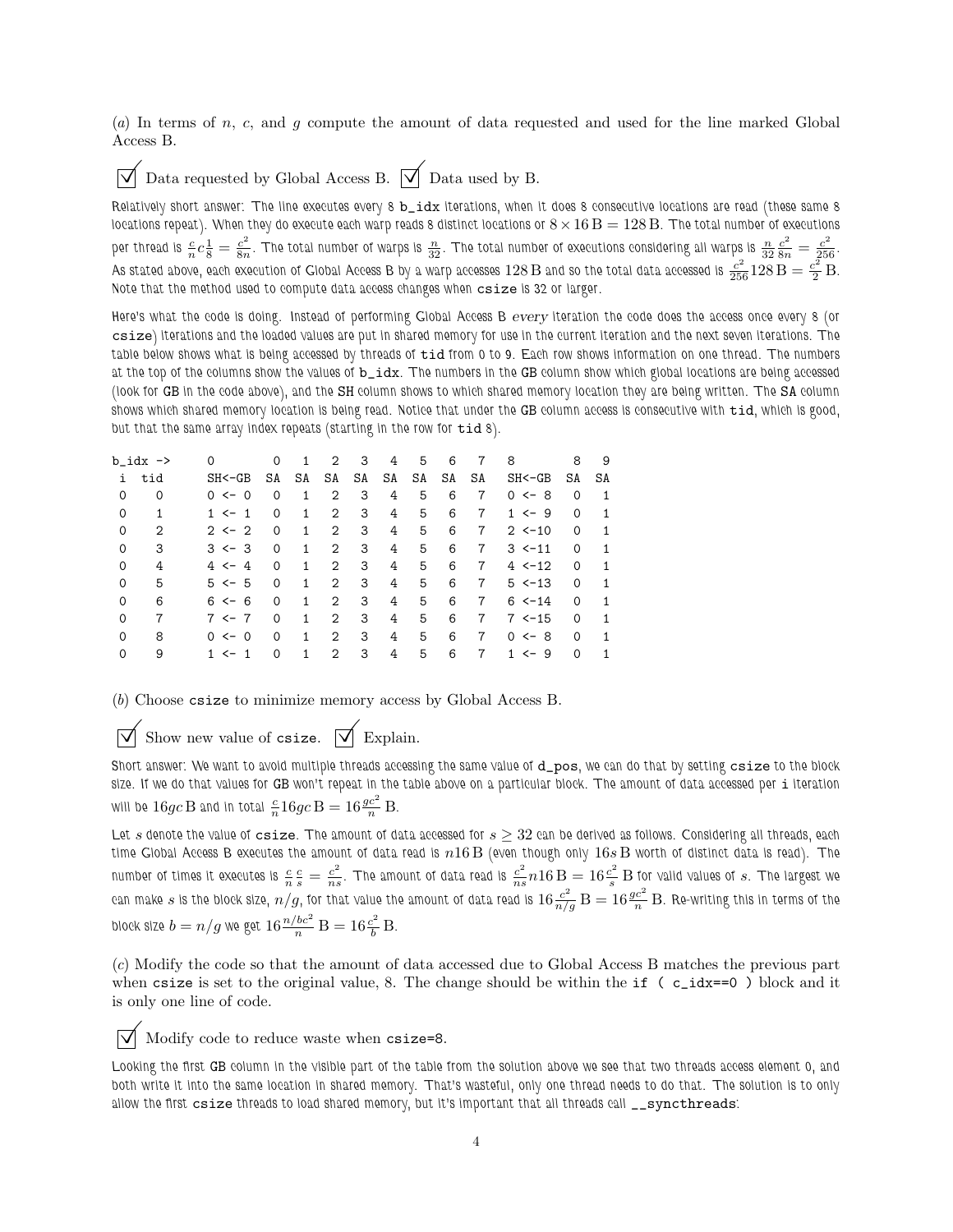```
for ( int b\_idx = 0; b\_idx < dc.data\_length; b\_idx++ ) {
    const int c_idx = b_idx % csize;
    if ( c\_idx == 0 ) {
        const int loc = threadIdx.x;
        __syncthreads();
        if ( threadIdx.x < csize ) \qquad // SOLUTION: This line inserted.
           \verb|c_pos[loc] = dc.d_pos[b_idx + loc]; \qquad \quad \text{ // Global Access B}
```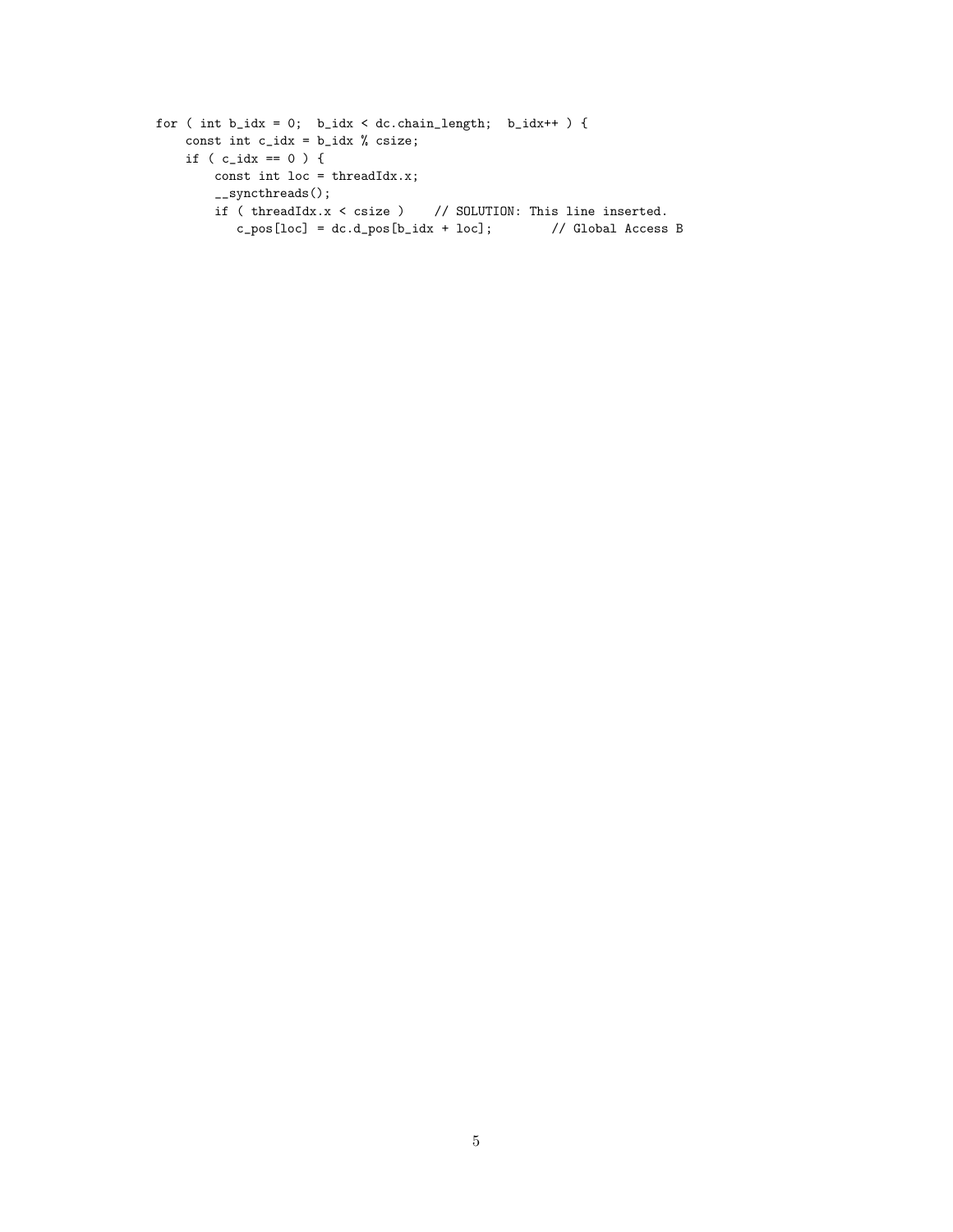Problem 3: (15 pts) Answer the following questions about triangles.

(*a*) The diagrams below show two possible numberings for vertices for rendering a rectangle as a triangle strip.

 $\triangledown$  Which one is correct?

 $\triangledown$  Show how the triangles would be rendered for the incorrect case.



*The figure on the left is correct. If the numbering on the right were used the diagonals would run from lower-left to upper-right and the line between 0 and 3 would be missing.*

(*b*) Several possible strategies are being considered to render a rectangle.



Suppose the left figure above were rendered as a triangle strip (with the vertices correctly numbered).

 $\triangledown$  How many times would the vertex shader be executed? *Ten times, once per vertex.*

Suppose the left figure above was rendered as individual triangles.

 $\triangledown$  How many times would the vertex shader be executed?

*There are eight triangles and so 24 vertices. So the shader would be run 24 times.*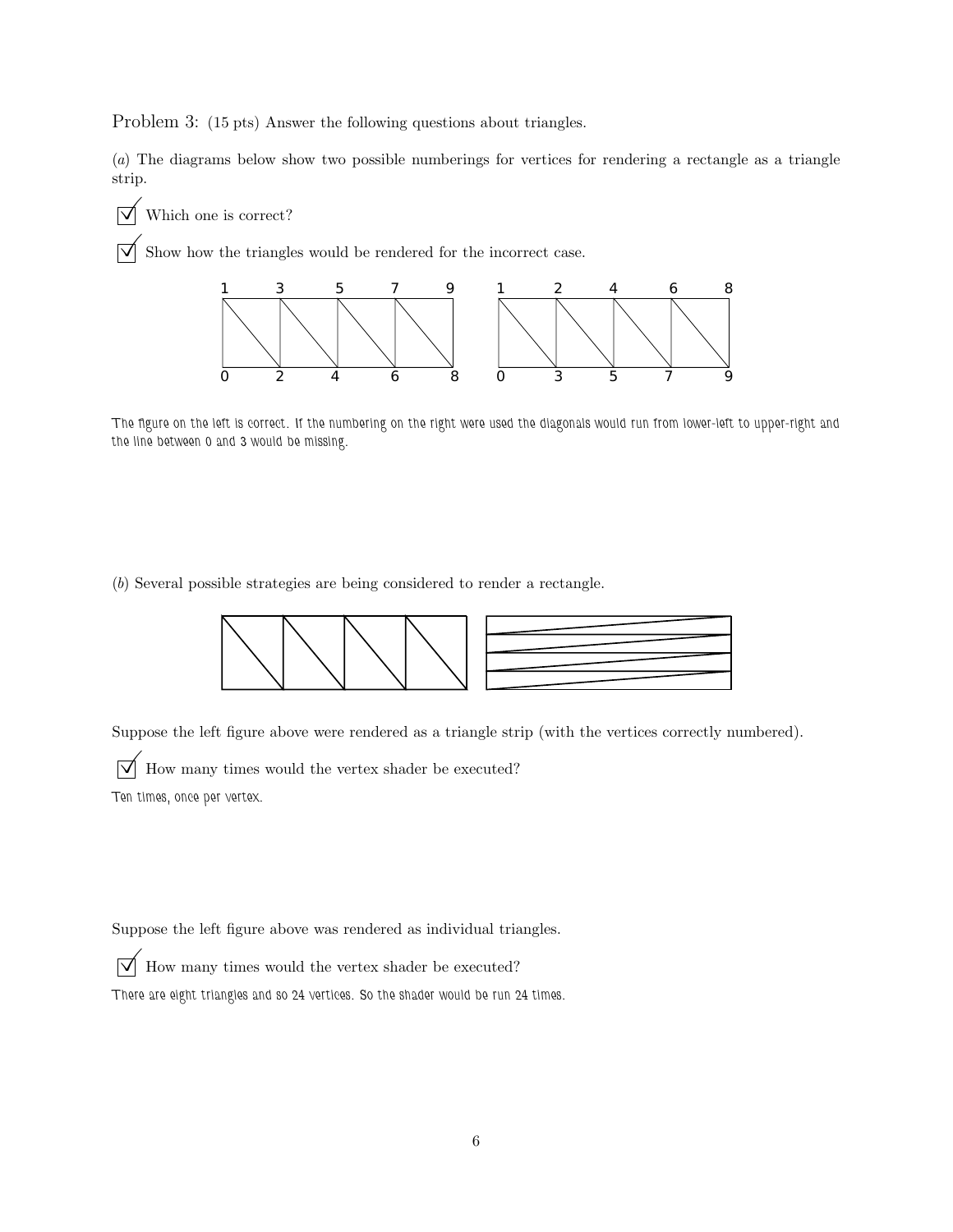## Problem 3, continued:

(*c*) Consider the following two ways of tessellating a rectangle.



Suppose that lighting is computed in the vertex shader.

 $\overrightarrow{\mathcal{A}}$  Which tessellation above is better?  $\overrightarrow{\mathcal{A}}$  Explain.

*The tessellation on the right is worse because vertices of each triangle are far away from each other. Lighting is computed at the vertices and interpolated. Suppose a light source were at the center of the rectangle. For the tessellation on the left the center triangles would be more brightly lit than those at the ends. But for the tessellation on the right they would all have about the same brightness.*

(*d*) Suppose that lighting were being computed in the fragment shader.

 $\sqrt{\phantom{a}}$  Why would either tessellation above be wasteful?

*Because there would be no need for eight triangles. The entire area could be covered by just two triangles. The waste is in running the vertex shader 10 times (for eight triangles) instead of just 4 times (for two triangles).*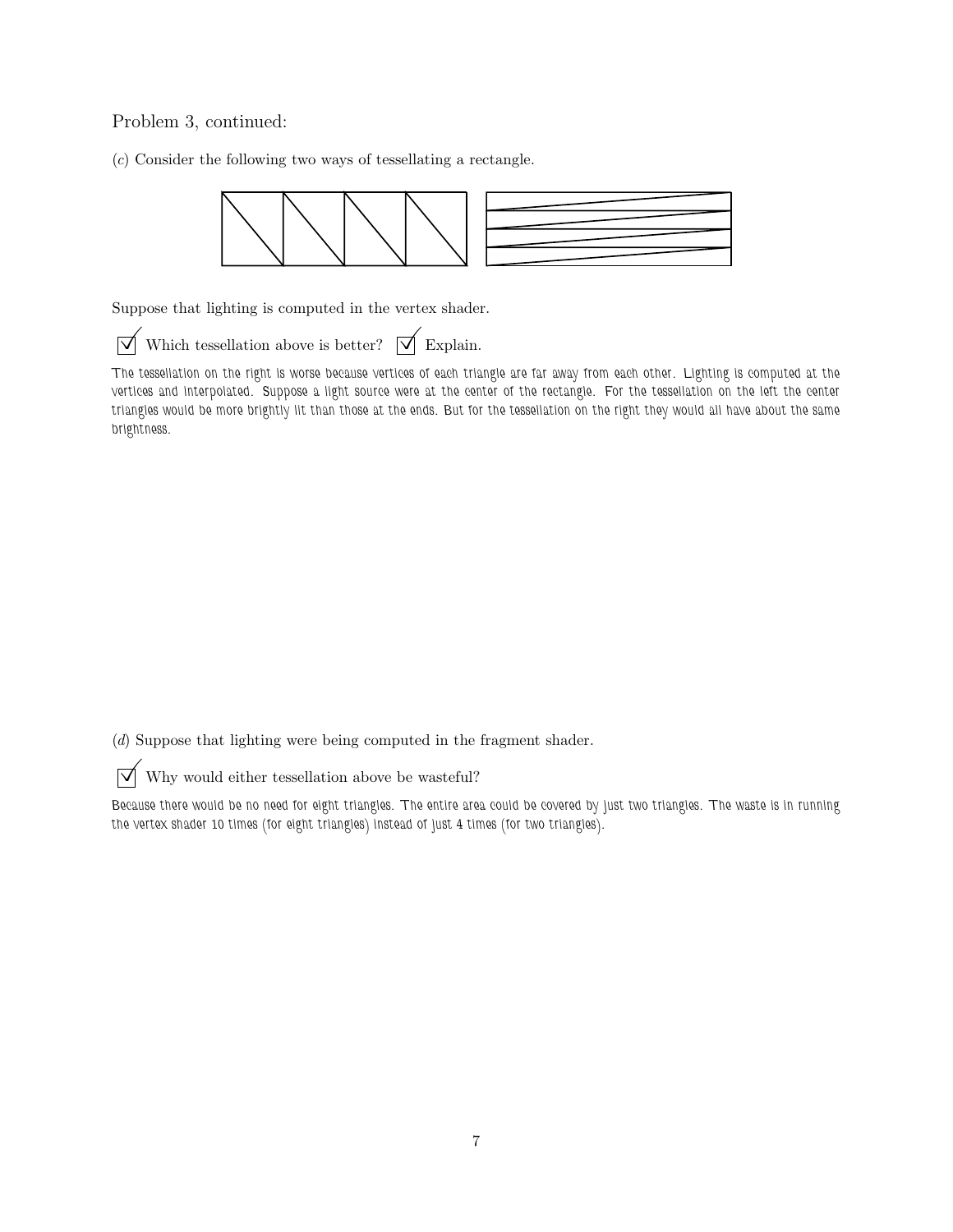Problem 4: (10 pts) In class we saw how we could obtain the mirror image of a vertex easily if the mirror were on the xz plane at  $y = 0$ . For such a mirror, the mirror image of a vertex at  $(x, y, z)$  would be at  $(x, -y, z)$ .

Appearing below are a vertex shader and geometry shader that do nothing special: The vertex shader computes the clip-space coordinates and lighting, and the geometry shader emits one triangle.

Modify the shader(s) so that for each original triangle two are emitted: one in the original position, and the other in the reflected position. (Don't worry about stenciling or anything like that.)

*Hint: Don't forget that the mirror is in object-space (world-space) coordinates.*

 $\triangledown$  Modify to emit reflected triangle, in addition to regular.

 $\triangledown$  Think about coordinate spaces.

*Solution shown below. The modified lines have been identified with* SOLUTION *to the right, or above and below. In the vertex shader* first the reflected coordinate is computed in object space (just by flipping the sign of the  $y$  component). That is converted to clip *space for use by the geometry shader. Note that flipping the sign of the* y *component of the clip-space coordinate would not work.*

*In the interface block (*in Data *and* out Data*) a new declaration was added for the reflected coordinate. In the geometry shader a second triangle is emitted.*

```
void vs_main_basic() {
 gl_Position = gl_ModelViewProjectionMatrix * gl_Vertex;
 // Compute eye-space vertex coordinate and normal.
 // These are outputs of the vertex shader and inputs to the frag shader.
 vec4 var_vertex_e = gl_ModelViewMatrix * gl_Vertex;
 vec3 \text{ var}_normal_e = normalize(gl_NormalMatrix * gl_Normal);vec4 lcolor = generic_lighting( var_vertex_e, gl_Color, var_normal_e);
 // SOLUTION below SOLUTION below SOLUTION
 vec4 mir_vertex_o = vec4(gl_Vertex.x, -gl_Vertex.y, gl_Vertex.z, gl_Vertex.w);
 mir_vertex_c = gl_ModelViewProjectionMatrix * mir_vertex_o;
 // SOLUTION above SOLUTION
 gl_BackColor = gl_FrontColor = lcolor;
}
out Data {
 int hidx; // Not used.
 vec4 mir_vertex_c; /// SOLUTION
};
#endif
#ifdef _GEOMETRY_SHADER_
in Data {
 int hidx; // Not used.
 vec4 mir_vertex_c; /// SOLUTION
} In[3];
void gs_main_helix() {
 /// Geometry Shader
 //
 // Pre-defined input: gl_PositionIn[] (an array, size determined by prim)
 // Pre-defined output: gl_Position (a scalar, read when EmitVertex called).
```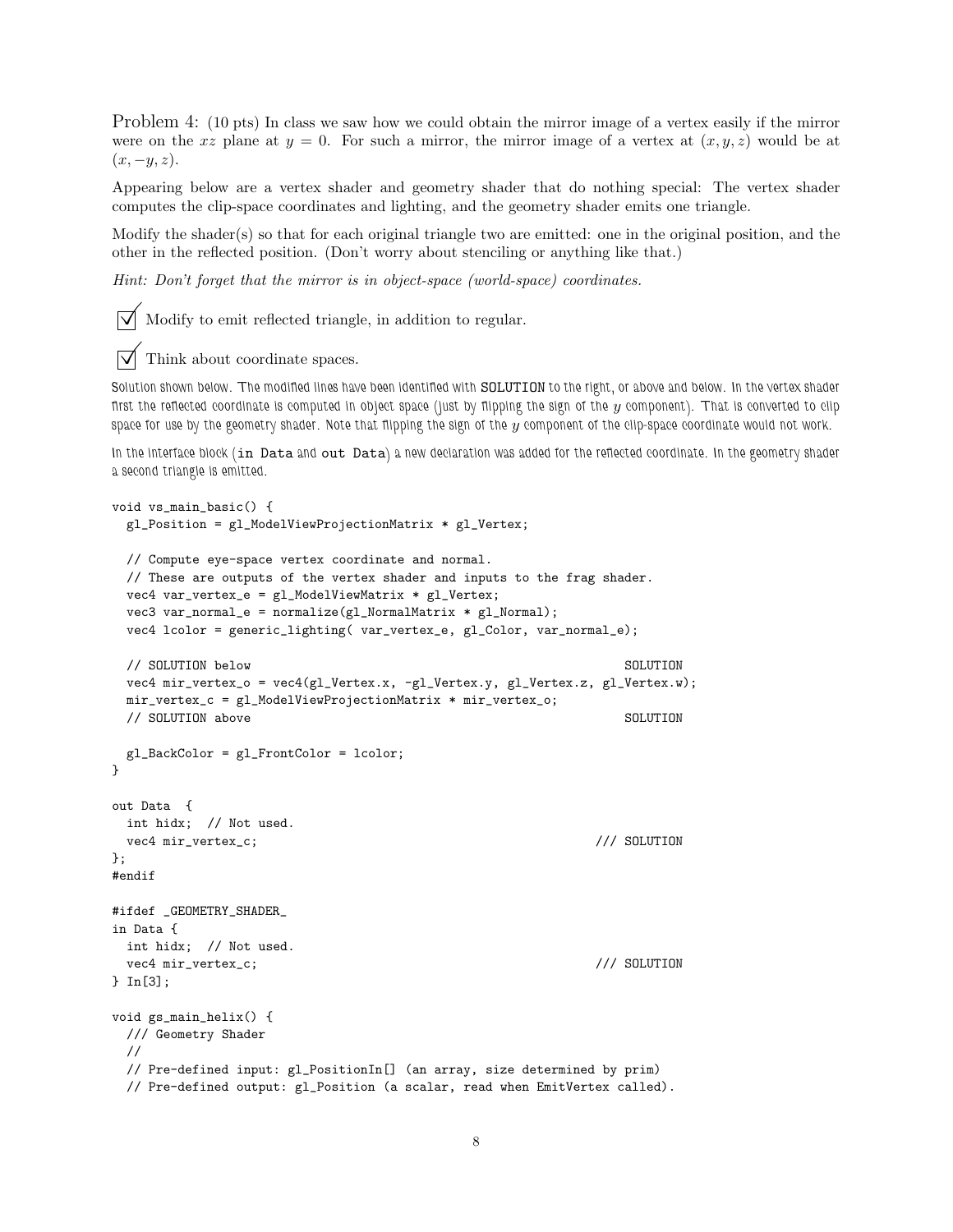```
for ( int j=0; j<2; j++ ) \frac{1}{2} /// SOLUTION
 for ( int i=0; i<3; i++ )
  {
    gl_FrontColor = gl_FrontColorIn[i];
    gl_BackColor = gl_BackColorIn[i];
    gl_Position = j == 0 ? gl_PositionIn[i] : mir_vertex_c[i]; /// SOLUTION
    EmitVertex();
  }
 EndPrimitive();
 } /// SOLUTION
}
```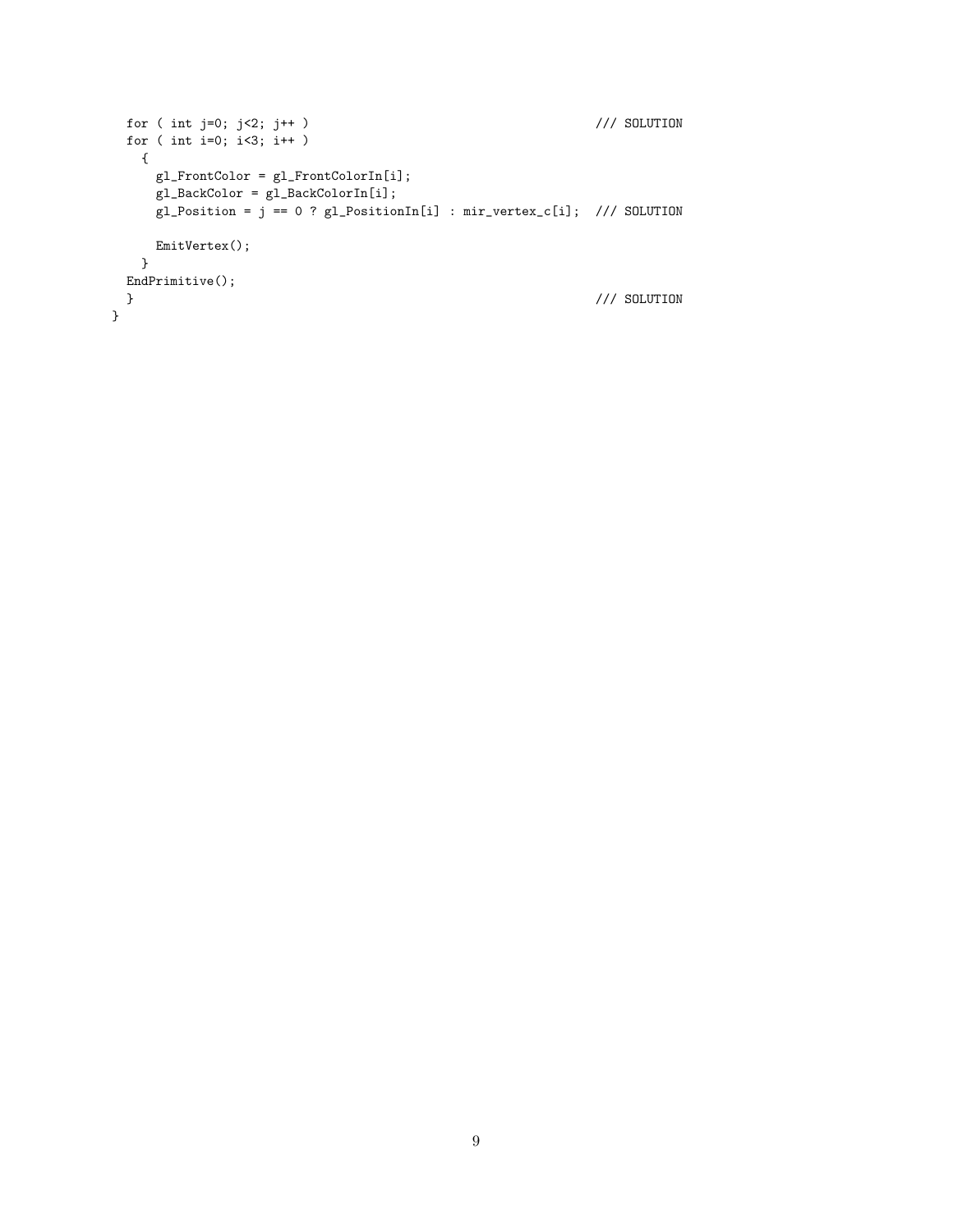Problem 5: (15 pts) Answer each question below.

(*a*) Suppose we have a buffer object for vertices corresponding to the object on the lower left.



 $\overrightarrow{\mathsf{M}}$  How can we use that buffer object to render an object that will look like the one on the right?

*Notice that the object on the right can be obtained from the object on the left by rotating and scaling it. So before rendering set the modelview transformation matrix to the following: M*  $T_{\vec{c}} R_{\hat{n}, 90^{\circ}} S_{0.25,4,1} T_{-\vec{c}}$ *, where*  $T_{-\vec{c}}$  *is a translation that moves the center* of the object to the origin,  $S_{0.25,4,1}$  is a scale transformation that compresses the x axis by 4 and stretches the y axis by 4, and  $R_{\hat{n}, 90^{\circ}}$  is a rotation matrix that rotates by  $90^{\circ}$ , and  $M$  is the existing modelview transformation.

(*b*) Describe a situation in which using glBegin with glVertex rather than vertex arrays with (glDraw) is a good idea.

 $\overrightarrow{\bigtriangledown}$  Situation in which glVertex better:

*This would make sense when, for some reason, the number of primitives to render is small, for example, just one triangle. In that case, there is no benefit to glDraw and in fact the overhead of setting up the arrays would make it slower.* 

(*c*) Describe a situation in which using vertex arrays but without buffer objects is a good idea.

 $\overrightarrow{\mathsf{N}}$  Situation in which vertex arrays without buffer objects better:

*Buffer objects have an advantage over vertex arrays when the same buffer object is used multiple times. In that case the data should be sent to the GPU just once, whereas with vertex arrays the data is sent each time. So vertex arrays without buffer objects are good idea if the vertices would be used just once. This might happen because the set of triangles we are trying to render changes position every frame.*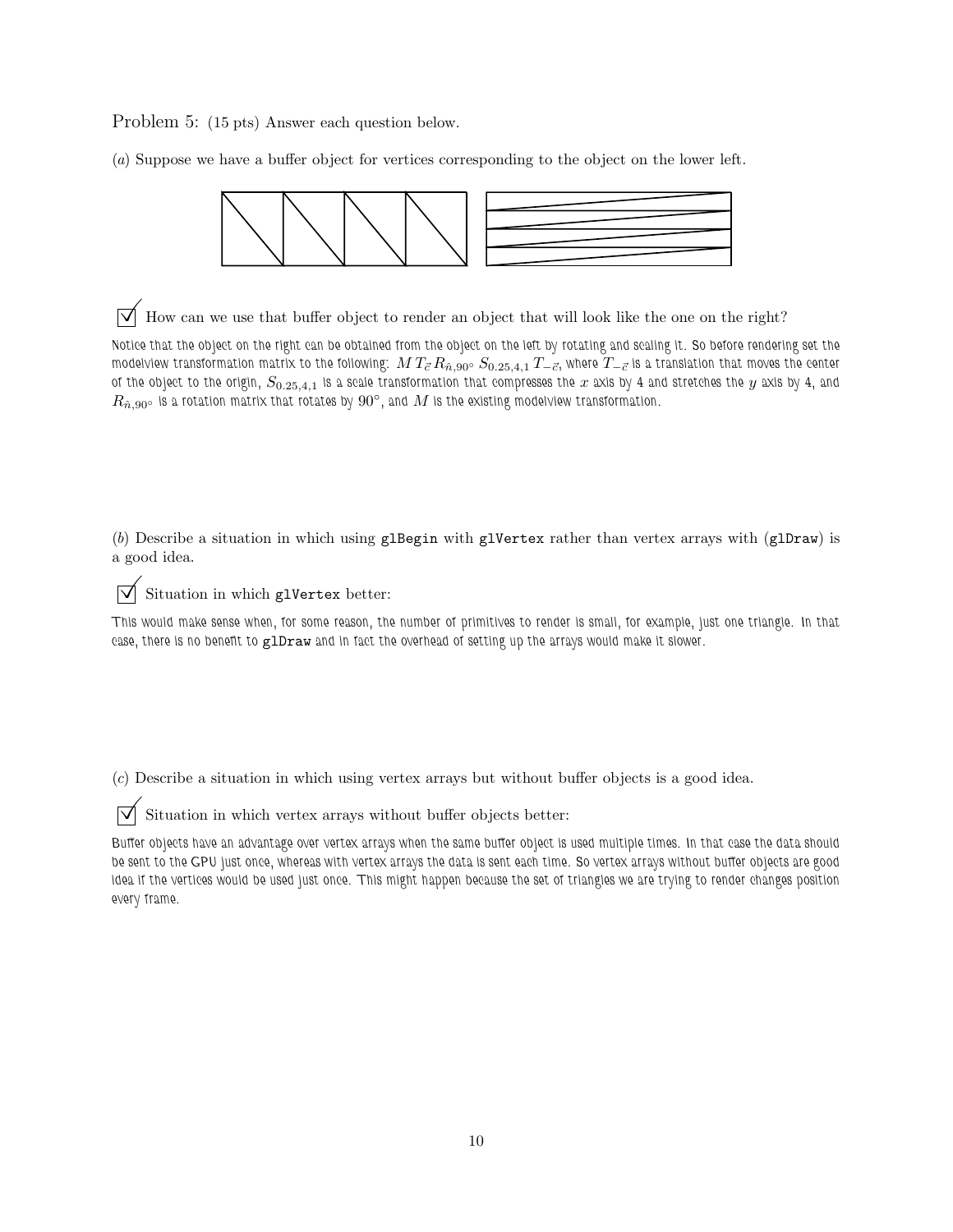Problem 6: (10 pts) In class the topic of texture filtering was introduced with a description of what would happen if a texture image of a picket fence (white stripes in front of a green background) where rendered without an appropriate MIPMAP level and without filtering. Either the fence or the grass would disappear.

(*a*) Illustrate the problem. On your diagram show the fence, some pixels and some texels. It is important to choose the size of the pixels and texels correctly.

 $\overrightarrow{\mathsf{V}}$  Illustration of problem.  $\overrightarrow{\mathsf{V}}$  Show pixels.  $\overrightarrow{\mathsf{V}}$  Show texels.

*The illustration below shows the picket fence and pixel boundaries and some texel boundaries, the texels are much smaller than the pixels. The color of a pixel is determined by the color of the texel in the center of the pixel (those are the only texels illustrated). For the left-hand figure the pixels would be green (and so the fence would not be visible). For the right hand figure the pixels would be white (and so the grass would not be visible). The problem is that while each pixel covers both fence and grass, the sampled texel covers* either *fence or grass. Note: This diagram illustrates the OpenGL* NEAREST *texture filtering method when used with just one MIPMAP level.*